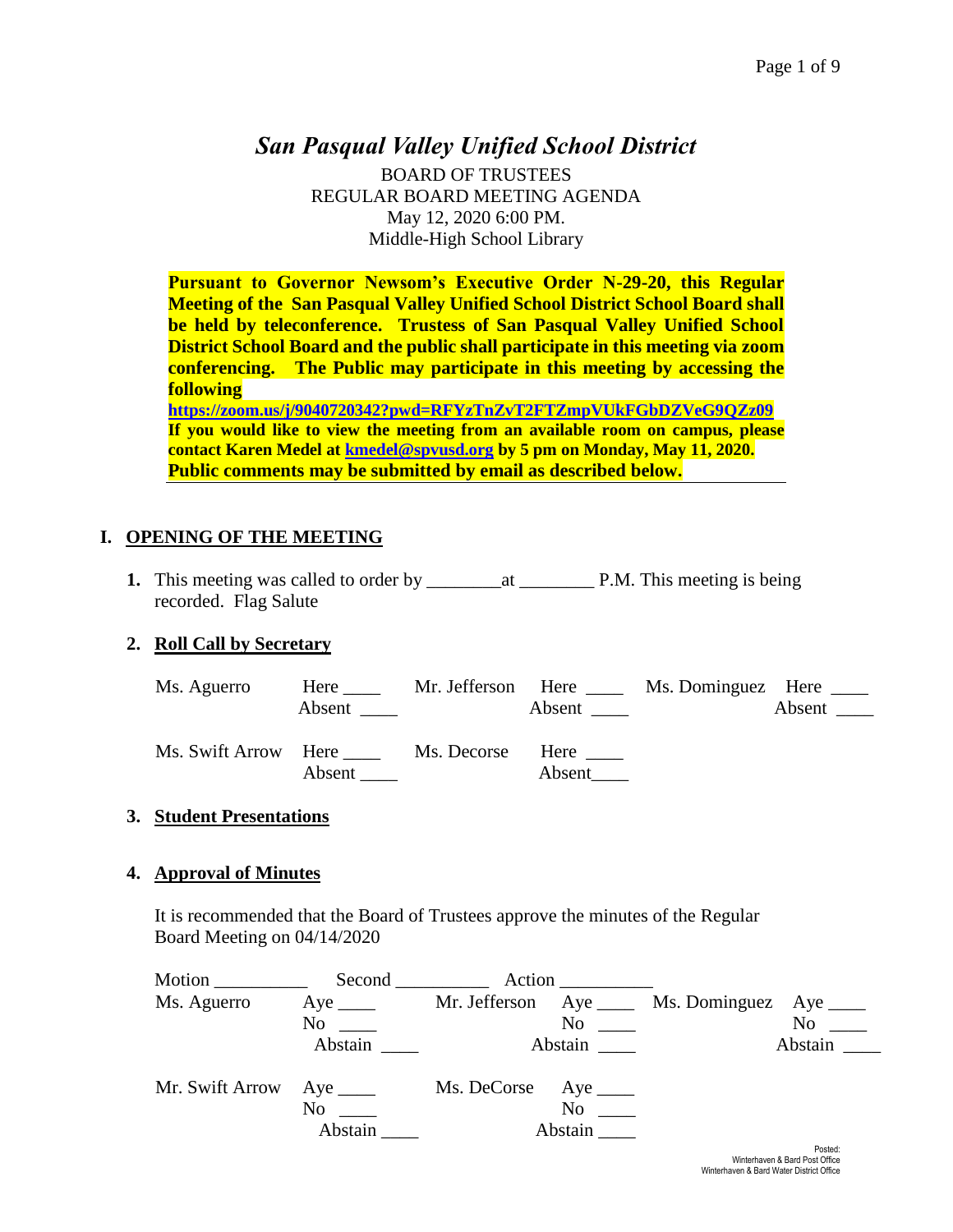#### **5. Approval of Warrants**

Per EdCode 42631 and SPVUSD BP 3314, it is recommended that the Board of Trustees ratify the April warrants in the amount \$279,089.

| Motion                                  |                                    | $Second$ $Action$                                            |                                    |
|-----------------------------------------|------------------------------------|--------------------------------------------------------------|------------------------------------|
| Ms. Aguerro                             | Aye $\_\_\_\_\_\$<br>No<br>Abstain | Mr. Jefferson Aye _____ Ms. Dominguez<br>$\rm No$<br>Abstain | Aye $\_\_$<br>$No \_\_$<br>Abstain |
| Mr. Swift Arrow                         | Aye $\_\_$<br>No<br>Abstain        | Ms. DeCorse Aye ______<br>$No \ \_$<br>Abstain               |                                    |
| $\mathbf{D}$ . kla $\mathbf{C}$ ommonta |                                    |                                                              |                                    |

#### **6. Public Comments**

**Persons who want to comment on topics not included on the agenda or comment on agendized topics are invited to submit comments via email to Executive Secretary, Karen Medel, at kmedel@spvusd.org on or before Monday, May 11, 2020 at 5:00 pm. Please limit comments to 300 words or less. All comments submitted will be read aloud during the meeting. Please note, all email correspondence relating to this meeting will become part of the Board minutes. If your comment is related to a specific Agenda item, please identify the Agenda item in the subject of your email.**

Are there any public comments speakers who require translation?

\*Persons who have complaints against Board members or District staff are encouraged to seek resolution to those complaints by using the San Pasqual Valley Unified School District written complaint procedures before orally addressing them at a meeting. The Board will not respond to such complaints until the applicable complaint procedure (BP/AR 1312.1) has been followed and has reached the Board level. Where a complaint concerns a District employee identifiable by name, position, or other facts, the Board cannot respond until proper written notice has been given to the employee pursuant to Government Code Section 54957.

Comments shall be limited to three minutes per person (six minutes if translation is required) and twenty minutes (forty minutes if translation is required) for all comments, per topic, unless the board president, subject to the approval of the Governing Board, sets different time limits

- **a.** Are there any members of the public to be heard on items not appearing on agenda that are within the jurisdiction of the District?
- **b.** Are there any members of the public to be heard on items appearing on the agenda?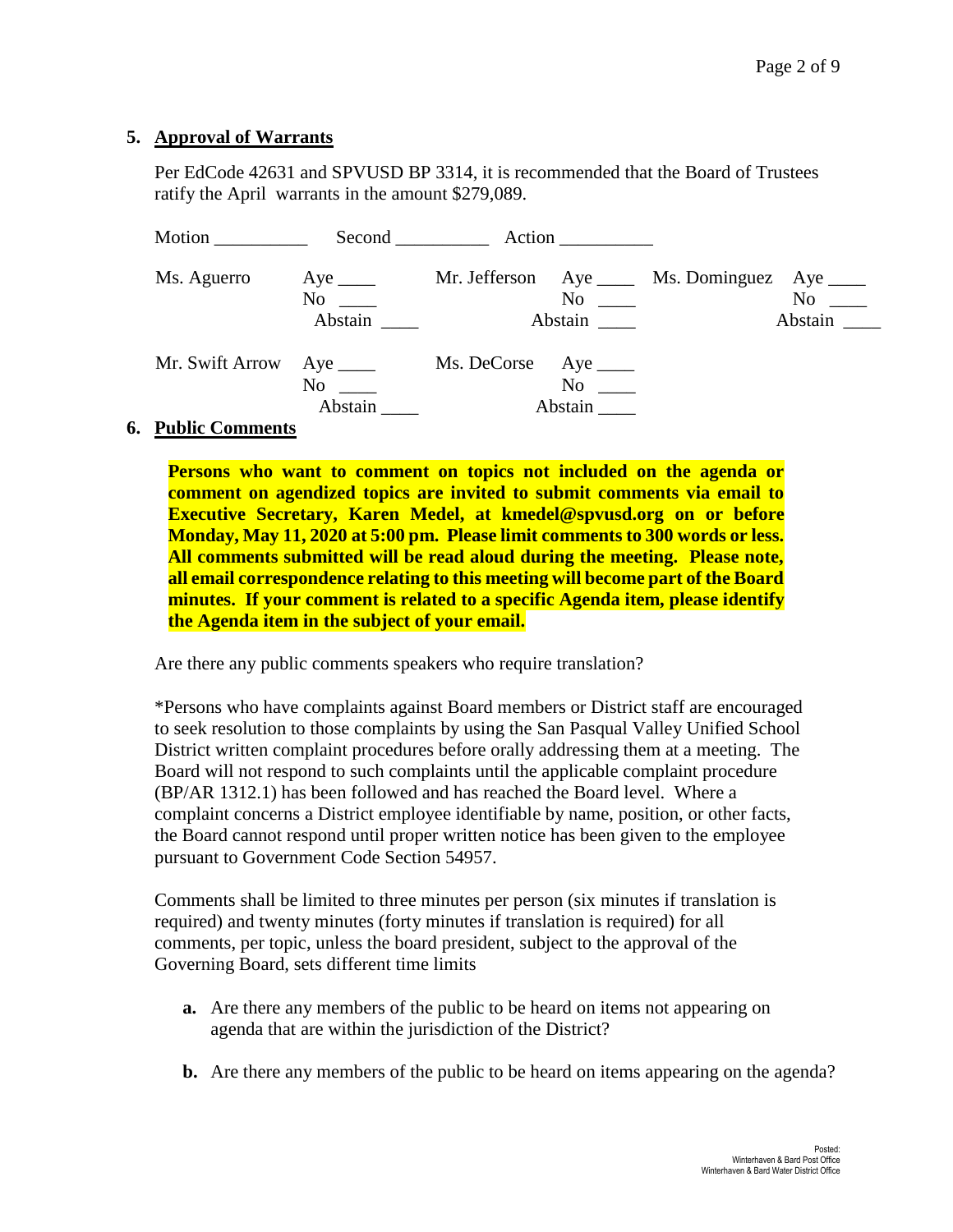**c.** Are there any members of the public or parents/guardians of Indian children on equal participation in educational programs provided by the district. Title VII of The Elementary and Secondary Education Act as amended by the Every Student Succeeds Act or PL 114-95

#### **II. ANNUAL PUBLIC HEARING: Prior to submitting the application for the EASIE (Electronic Application System for Indian Education), a public hearing must be held. During the Public Hearing, SPVUSD must provide parents of Indian students and community an opportunity to understand and offer recommendations on the formula grant program.**

|                                                  | <b>Motion to Open Public Hearing</b> |                 |                |                                                                      |                        |
|--------------------------------------------------|--------------------------------------|-----------------|----------------|----------------------------------------------------------------------|------------------------|
|                                                  |                                      |                 |                | Ms. Aguerro Aye _____ Mr. Jefferson Aye _____ Ms. Dominguez Aye ____ |                        |
|                                                  | $No \_\_$                            |                 |                |                                                                      |                        |
|                                                  | Abstain                              |                 | Abstain ______ |                                                                      | Abstain                |
| Mr. Swift Arrow Aye _____ Ms. DeCorse Aye ____   | No<br>Abstain                        | Abstain         |                |                                                                      |                        |
| public comments?                                 |                                      |                 |                |                                                                      |                        |
|                                                  |                                      |                 |                |                                                                      |                        |
| Motion to declare the Public Hearing closed      |                                      |                 |                |                                                                      |                        |
|                                                  |                                      |                 |                |                                                                      |                        |
|                                                  |                                      |                 |                |                                                                      |                        |
|                                                  | No                                   |                 |                | Ms. Aguerro Aye _____ Mr. Jefferson Aye _____ Ms. Dominguez Aye ____ | $\mathbf{N}\mathbf{o}$ |
|                                                  | Abstain                              |                 | $N_{\rm O}$    |                                                                      |                        |
|                                                  |                                      |                 |                |                                                                      | Abstain                |
| Mr. Swift Arrow Aye ______ Ms. DeCorse Aye _____ | $No \ \_$                            |                 |                |                                                                      |                        |
|                                                  |                                      | Abstain Abstain |                |                                                                      |                        |

#### **III. CONSENT ITEMS**

- 1. Sports: 2020-2021 San Pasqual Valley High School Football Head Coach
- 2. Memorandum of Understanding Between San Pasqual Valley Unified School District (SPVUSD) and Imperial County Office of Education (ICOE) to Provide Payroll-Advising Services for 2020-2021
- 3. Extra Duty: 2020-2021 Elementary Yearbook Staff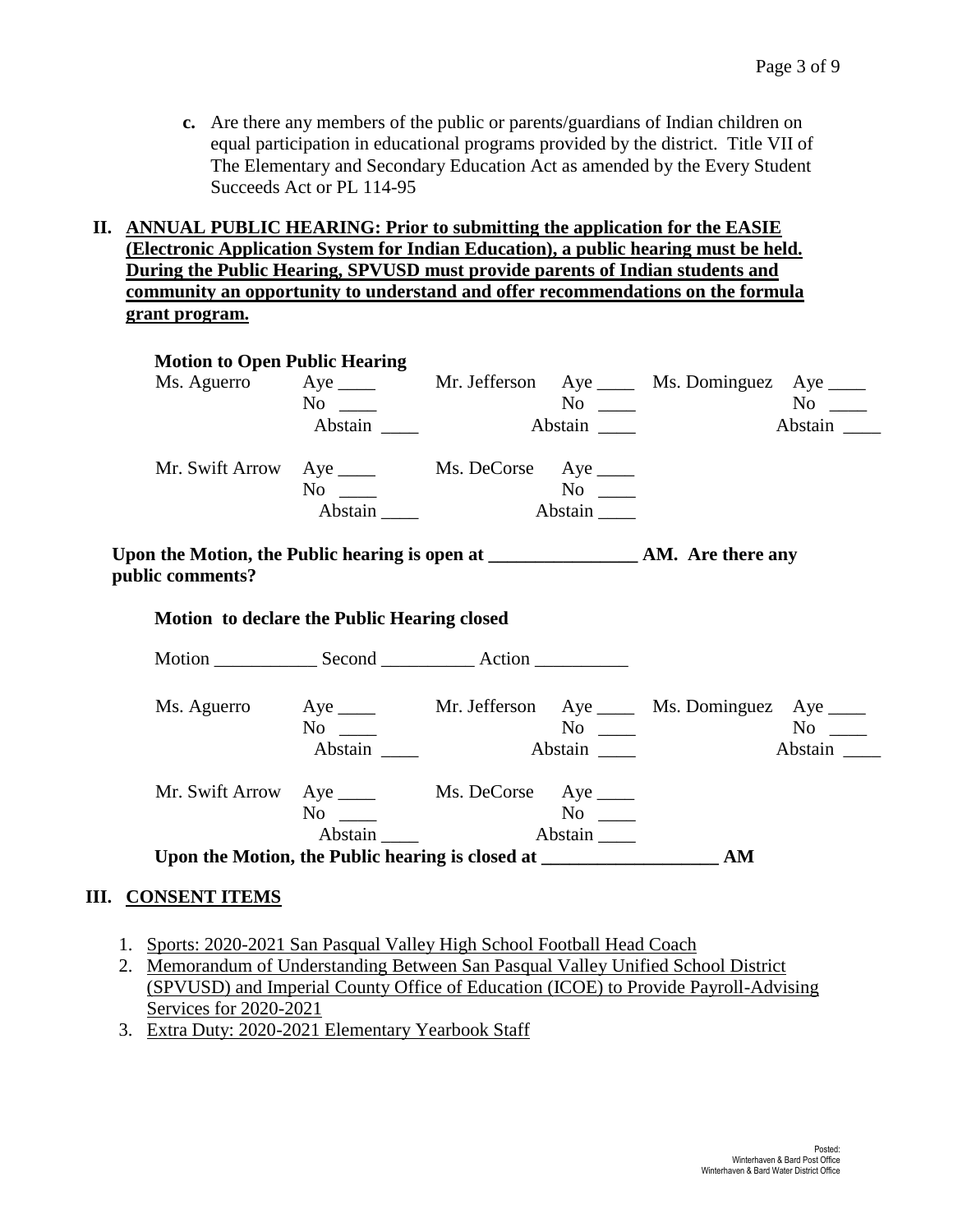| Motion          | Second <u>second</u>                      |                        |                     |                                                 |                                                                                                                                                                                                                                          |
|-----------------|-------------------------------------------|------------------------|---------------------|-------------------------------------------------|------------------------------------------------------------------------------------------------------------------------------------------------------------------------------------------------------------------------------------------|
| Ms. Aguerro     | Aye $\_\_\_\_\_\$<br>No<br>Abstain        |                        | $\rm No$<br>Abstain | Mr. Jefferson Aye _____ Ms. Dominguez Aye _____ | No note that the set of the set of the set of the set of the set of the set of the set of the set of the set of the set of the set of the set of the set of the set of the set of the set of the set of the set of the set of<br>Abstain |
| Mr. Swift Arrow | Aye $\_\_\_\_\_\$<br>$No \ \_$<br>Abstain | Ms. DeCorse Aye ______ | No<br>Abstain       |                                                 |                                                                                                                                                                                                                                          |

#### **IV. MONTHLY REPORTS**

- 1. Special Education Dr. Thien Hoang
- 2. Elementary School Mr. Ruben Gonzalez
- 3. Middle School Ms. Mary Kay Monson
- 4. High School/Alternative Education Mr. Juan Morales
- 5. Business Services Ms. Kish Curtis
- 6. Superintendent Ms. Rauna Fox
	- a. LCAP update
	- b. Computers for all students
	- c. Local Indicator Report
	- d. Senior Class Ideas
- 7. School Board

#### **V. UNFINISHED BUSINESS**

#### **VI. INFORMATION ITEMS**

- 1. Williams Third Quarter Report No complaints
- 2. 2019-2020 Second Interim Report Positive Certification
- 3. San Pasqual Valley High School 2020 Graduates
- 4. Updated Board Calendar
- 5. Speech Pathology Field Placement Agreement Between Baylor University And San Pasqual Valley Unified School District
- 6. ESY Waiver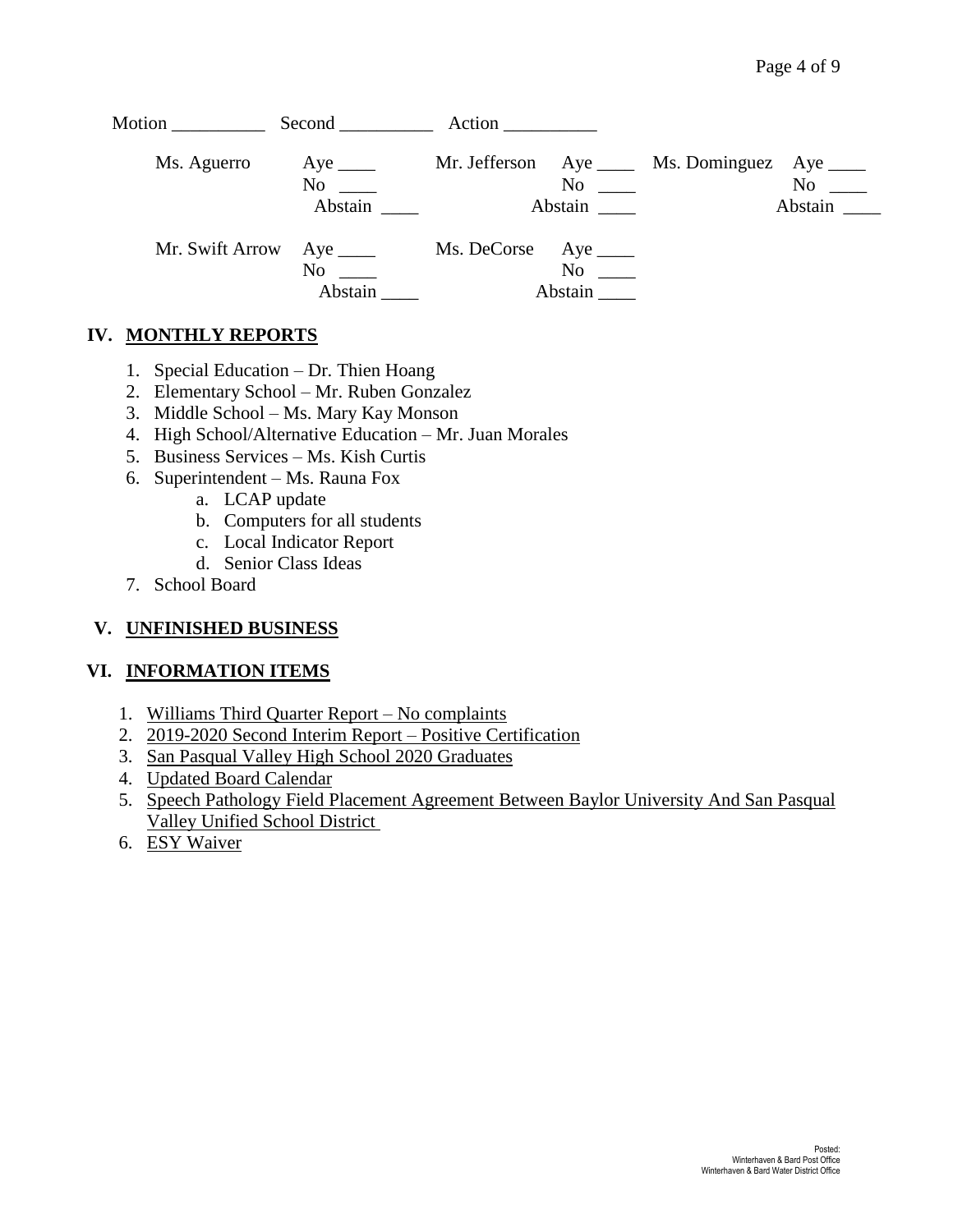# **VII. NEW BUSINESS**

1. San Pasqual Valley Elementary School Single Plan for Student Achievement

|                                                                         | Ms. Aguerro Aye _____ Mr. Jefferson Aye ____ Ms. Dominguez Aye ____ |                        |                 |                                                           |           |
|-------------------------------------------------------------------------|---------------------------------------------------------------------|------------------------|-----------------|-----------------------------------------------------------|-----------|
|                                                                         | $No \ \_$                                                           |                        | $No \ \_$       |                                                           | $No \ \_$ |
|                                                                         |                                                                     |                        | Abstain         |                                                           | Abstain   |
|                                                                         | Mr. Swift Arrow Aye _____ Ms. DeCorse Aye ____                      |                        |                 |                                                           |           |
|                                                                         | $No \ \_$                                                           |                        | $No \ \_$       |                                                           |           |
|                                                                         | Abstain $\_\_\_\_\$                                                 |                        | Abstain         |                                                           |           |
| 2. San Pasqual Valley Middle School Single Plan for Student Achievement |                                                                     |                        |                 |                                                           |           |
|                                                                         |                                                                     |                        |                 |                                                           |           |
|                                                                         | Ms. Aguerro Aye _____ Mr. Jefferson Aye ____ Ms. Dominguez Aye ____ |                        |                 |                                                           |           |
|                                                                         | $No \ \_$                                                           | $\overline{\text{No}}$ |                 |                                                           | $No \ \_$ |
|                                                                         |                                                                     |                        | Abstain _______ |                                                           | Abstain   |
| Mr. Swift Arrow                                                         | Aye _______ Ms. DeCorse Aye _____                                   |                        |                 |                                                           |           |
|                                                                         | $No \_\_$                                                           |                        | $No \ \_$       |                                                           |           |
|                                                                         | Abstain                                                             |                        |                 |                                                           |           |
| 3. San Pasqual Valley High School Single Plan for Student Achievement   |                                                                     |                        |                 |                                                           |           |
|                                                                         |                                                                     |                        |                 |                                                           |           |
|                                                                         |                                                                     |                        |                 |                                                           |           |
|                                                                         | Ms. Aguerro Aye _____ Mr. Jefferson Aye ____ Ms. Dominguez Aye ____ |                        |                 |                                                           |           |
|                                                                         | $No \ \_$                                                           |                        |                 |                                                           | $No \ \_$ |
|                                                                         | Abstain                                                             |                        |                 |                                                           |           |
|                                                                         | Mr. Swift Arrow Aye _____ Ms. DeCorse Aye ____                      |                        |                 |                                                           |           |
|                                                                         | $No \ \_$                                                           |                        | $No \ \_$       |                                                           |           |
|                                                                         | Abstain                                                             |                        |                 |                                                           |           |
| 4. Bill Manes Single Plan for Student Achievement                       |                                                                     |                        |                 |                                                           |           |
|                                                                         |                                                                     |                        |                 |                                                           |           |
| Ms. Aguerro                                                             |                                                                     |                        |                 | Aye ______ Mr. Jefferson Aye _____ Ms. Dominguez Aye ____ |           |
|                                                                         | $No \_\_$                                                           |                        | $No \ \_$       |                                                           | $No \_\_$ |
|                                                                         | Abstain                                                             |                        | Abstain         |                                                           | Abstain   |
| Mr. Swift Arrow                                                         | $Aye$ <sub>____</sub>                                               | Ms. DeCorse Aye ______ |                 |                                                           |           |
|                                                                         | $No \_$                                                             |                        | $No \t —$       |                                                           |           |
|                                                                         |                                                                     |                        |                 |                                                           |           |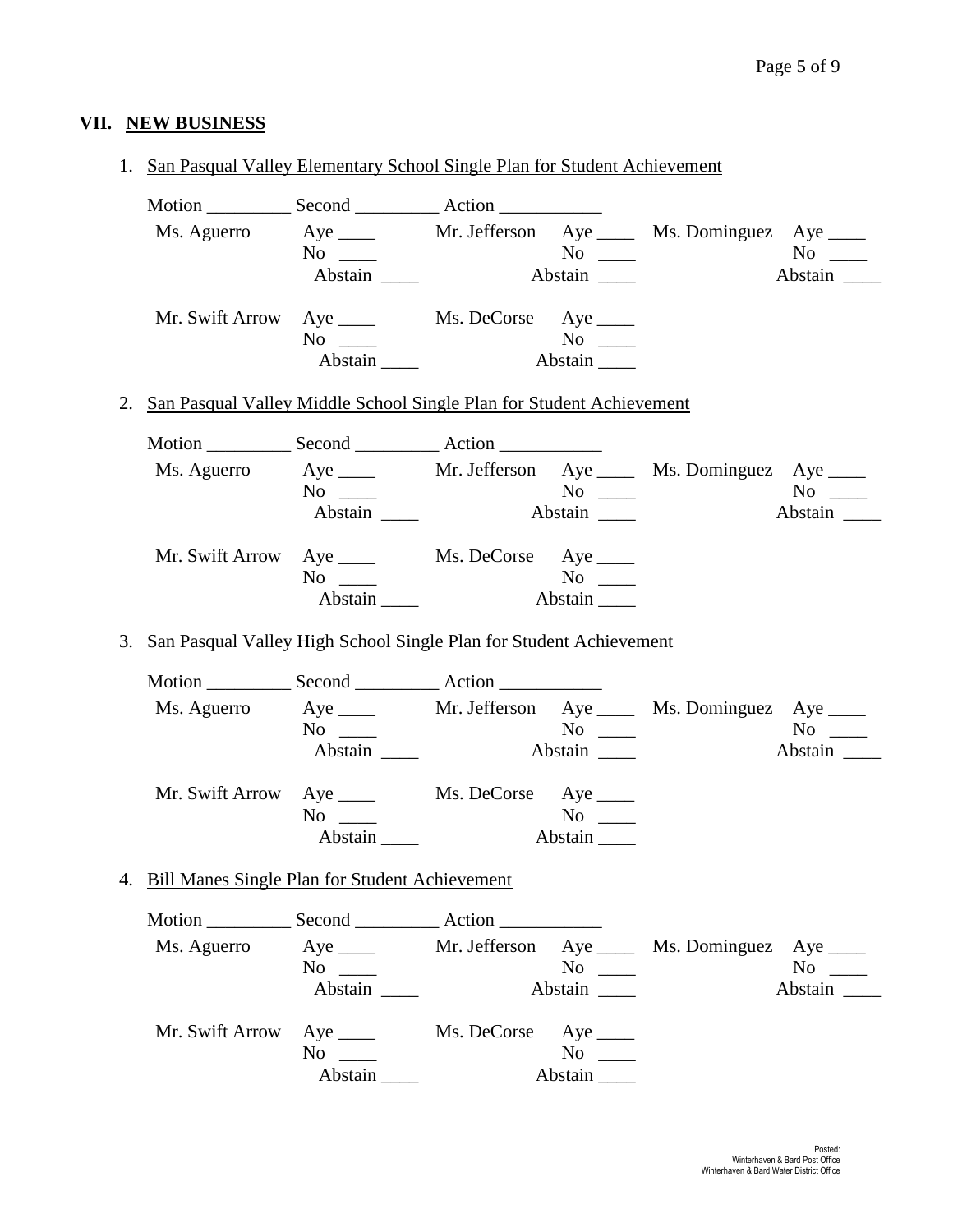| 5. San Pasqual Valley Unified School District 4 <sup>th</sup> Quarter 2020 Grading and Credit Policy<br>Framework and Policy: April 14, 2020 |                                                                                  |                       |                                             |           |
|----------------------------------------------------------------------------------------------------------------------------------------------|----------------------------------------------------------------------------------|-----------------------|---------------------------------------------|-----------|
|                                                                                                                                              |                                                                                  |                       |                                             |           |
|                                                                                                                                              | Ms. Aguerro Aye _____ Mr. Jefferson Aye ____ Ms. Dominguez Aye ____<br>$No \ \_$ |                       | $\overline{N_0}$                            | $No \ \_$ |
|                                                                                                                                              |                                                                                  |                       |                                             | Abstain   |
|                                                                                                                                              | Mr. Swift Arrow Aye _____ Ms. DeCorse Aye ____<br>$No \ \_$                      |                       | $\overline{N_{0}}$ $\overline{\phantom{0}}$ |           |
|                                                                                                                                              | $Abstain$ <sub>_____</sub>                                                       |                       | Abstain                                     |           |
| 6. ASB Resolution for 19-20 Senior Student Body Fund                                                                                         |                                                                                  |                       |                                             |           |
|                                                                                                                                              |                                                                                  |                       |                                             |           |
|                                                                                                                                              | Ms. Aguerro Aye _____ Mr. Jefferson Aye ____ Ms. Dominguez Aye ____              |                       |                                             |           |
|                                                                                                                                              | Abstain                                                                          | $N$ o $\_\_$          |                                             | Abstain   |
|                                                                                                                                              |                                                                                  |                       |                                             |           |
| Mr. Swift Arrow                                                                                                                              |                                                                                  |                       |                                             |           |
|                                                                                                                                              | $No \ \_$<br>Abstain                                                             |                       | Abstain                                     |           |
|                                                                                                                                              |                                                                                  |                       |                                             |           |
| 7. New Policies BP 4113.5/4213.5/4313.5 - Working Remotely and BP 6157 - Distance<br>Learning                                                |                                                                                  |                       |                                             |           |
|                                                                                                                                              |                                                                                  |                       |                                             |           |
| Ms. Aguerro                                                                                                                                  | Aye ______ Mr. Jefferson Aye _____ Ms. Dominguez Aye ____                        |                       |                                             |           |
|                                                                                                                                              | $No \ \_$                                                                        |                       |                                             | $No \ \_$ |
|                                                                                                                                              | Abstain                                                                          |                       |                                             |           |
|                                                                                                                                              | Mr. Swift Arrow Aye ______ Ms. DeCorse Aye _____                                 |                       |                                             |           |
|                                                                                                                                              | $No \ \_$                                                                        |                       | $No \ \_$                                   |           |
|                                                                                                                                              | Abstain                                                                          |                       | Abstain                                     |           |
| 8.<br><u>Job Description, Work Year Calendar, and Salary Schedule: American Indian Program</u><br>Coordinator                                |                                                                                  |                       |                                             |           |
| Motion _______________ Second ________________ Action __________________________                                                             |                                                                                  |                       |                                             |           |
|                                                                                                                                              | Ms. Aguerro Aye _____ Mr. Jefferson Aye ____ Ms. Dominguez Aye ____              |                       |                                             |           |
|                                                                                                                                              | $No \ \_$                                                                        |                       | $No \ \_$                                   | $No \ \_$ |
|                                                                                                                                              | Abstain                                                                          |                       | Abstain                                     | Abstain   |
| Mr. Swift Arrow                                                                                                                              | $Aye$ <sub>____</sub>                                                            | Ms. DeCorse Aye _____ |                                             |           |
|                                                                                                                                              | $No \ \_$                                                                        |                       | $No \ \_$                                   |           |
|                                                                                                                                              | Abstain                                                                          |                       | Abstain                                     |           |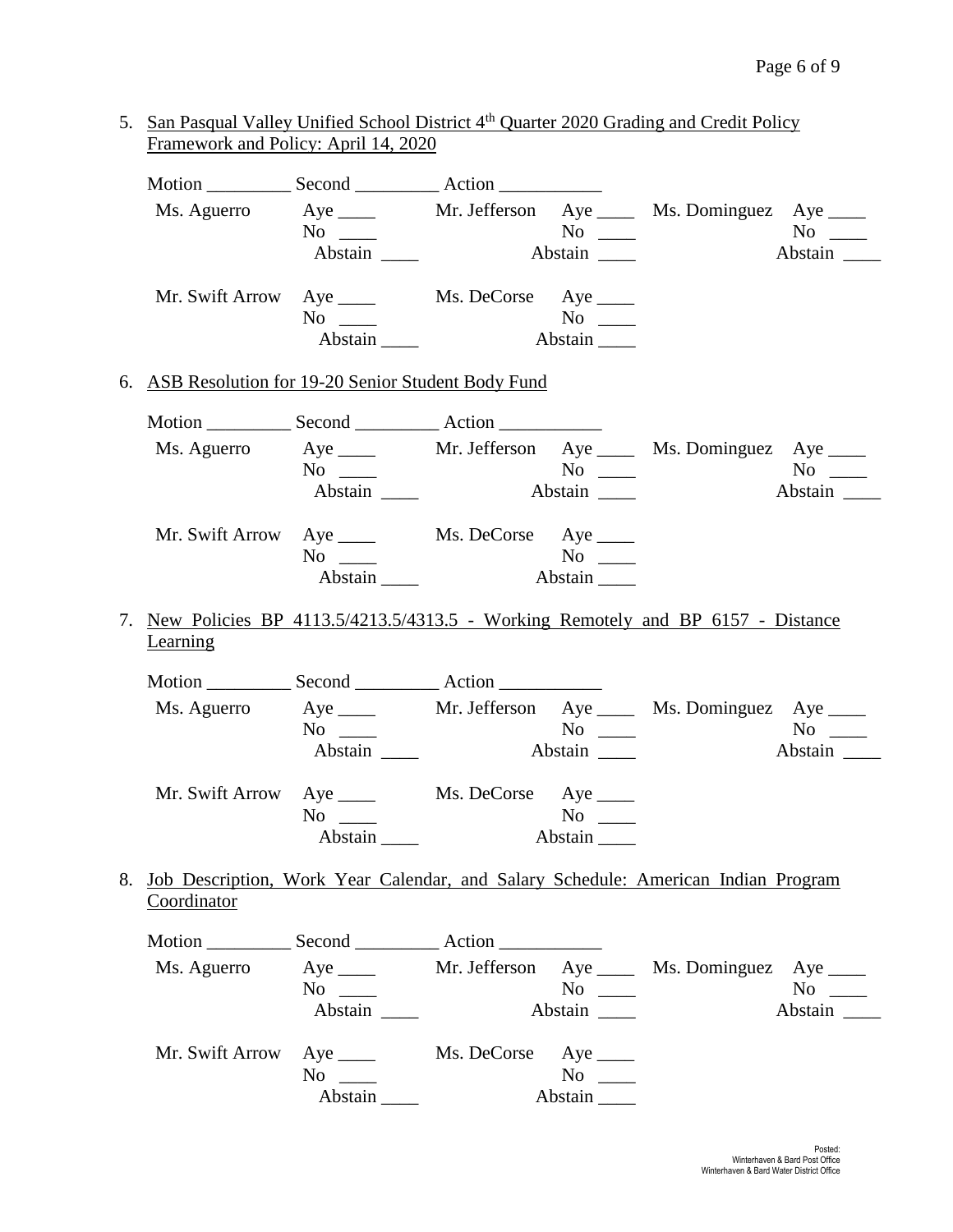9. Board Member Compensation for Members Absent During Board Meetings in May

| Ms. Aguerro Aye _____ Ms. Swift Arrow Aye _____ Ms. DeCorse Aye ____<br>$No \ \_$<br>$No \ \_$<br>Abstain<br>Abstain<br>Abstain<br>Mr. Jefferson Aye _____ Ms. Dominguez Aye ____<br>$No \_\_$<br>Abstain<br>Abstain<br>VIII. BOARD COMMENTS<br>IX. ITEMS FOR FUTURE AGENDA<br>3.<br>1. $\qquad \qquad$<br>2. $\qquad \qquad$<br>4.<br>Time: P.M.<br>X. CLOSED SESSION<br>Ms. Aguerro Aye ______ Ms. Swift Arrow Aye ______ Ms. DeCorse Aye _____<br>$No \ \_$<br>$\overline{N_{0}}$ $\overline{\phantom{0}}$<br>Abstain<br>Abstain $\qquad$<br>Mr. Jefferson Aye _____ Ms. Dominguez Aye _____<br>$No \ \_$<br>Abstain<br>Abstain |  |  |  |         |
|------------------------------------------------------------------------------------------------------------------------------------------------------------------------------------------------------------------------------------------------------------------------------------------------------------------------------------------------------------------------------------------------------------------------------------------------------------------------------------------------------------------------------------------------------------------------------------------------------------------------------------|--|--|--|---------|
|                                                                                                                                                                                                                                                                                                                                                                                                                                                                                                                                                                                                                                    |  |  |  |         |
|                                                                                                                                                                                                                                                                                                                                                                                                                                                                                                                                                                                                                                    |  |  |  |         |
|                                                                                                                                                                                                                                                                                                                                                                                                                                                                                                                                                                                                                                    |  |  |  |         |
|                                                                                                                                                                                                                                                                                                                                                                                                                                                                                                                                                                                                                                    |  |  |  |         |
|                                                                                                                                                                                                                                                                                                                                                                                                                                                                                                                                                                                                                                    |  |  |  |         |
|                                                                                                                                                                                                                                                                                                                                                                                                                                                                                                                                                                                                                                    |  |  |  |         |
|                                                                                                                                                                                                                                                                                                                                                                                                                                                                                                                                                                                                                                    |  |  |  |         |
|                                                                                                                                                                                                                                                                                                                                                                                                                                                                                                                                                                                                                                    |  |  |  |         |
|                                                                                                                                                                                                                                                                                                                                                                                                                                                                                                                                                                                                                                    |  |  |  |         |
|                                                                                                                                                                                                                                                                                                                                                                                                                                                                                                                                                                                                                                    |  |  |  |         |
|                                                                                                                                                                                                                                                                                                                                                                                                                                                                                                                                                                                                                                    |  |  |  |         |
|                                                                                                                                                                                                                                                                                                                                                                                                                                                                                                                                                                                                                                    |  |  |  |         |
|                                                                                                                                                                                                                                                                                                                                                                                                                                                                                                                                                                                                                                    |  |  |  |         |
|                                                                                                                                                                                                                                                                                                                                                                                                                                                                                                                                                                                                                                    |  |  |  |         |
|                                                                                                                                                                                                                                                                                                                                                                                                                                                                                                                                                                                                                                    |  |  |  |         |
|                                                                                                                                                                                                                                                                                                                                                                                                                                                                                                                                                                                                                                    |  |  |  |         |
|                                                                                                                                                                                                                                                                                                                                                                                                                                                                                                                                                                                                                                    |  |  |  |         |
|                                                                                                                                                                                                                                                                                                                                                                                                                                                                                                                                                                                                                                    |  |  |  |         |
|                                                                                                                                                                                                                                                                                                                                                                                                                                                                                                                                                                                                                                    |  |  |  | Abstain |
|                                                                                                                                                                                                                                                                                                                                                                                                                                                                                                                                                                                                                                    |  |  |  |         |
|                                                                                                                                                                                                                                                                                                                                                                                                                                                                                                                                                                                                                                    |  |  |  |         |
|                                                                                                                                                                                                                                                                                                                                                                                                                                                                                                                                                                                                                                    |  |  |  |         |
|                                                                                                                                                                                                                                                                                                                                                                                                                                                                                                                                                                                                                                    |  |  |  |         |

- 1. PERSONNEL MATTERS Pursuant to Government Code 54957
	- a. Mutiple Subject Teacher
	- b. Mutiple Subject Teachers
	- c. Single Subject Math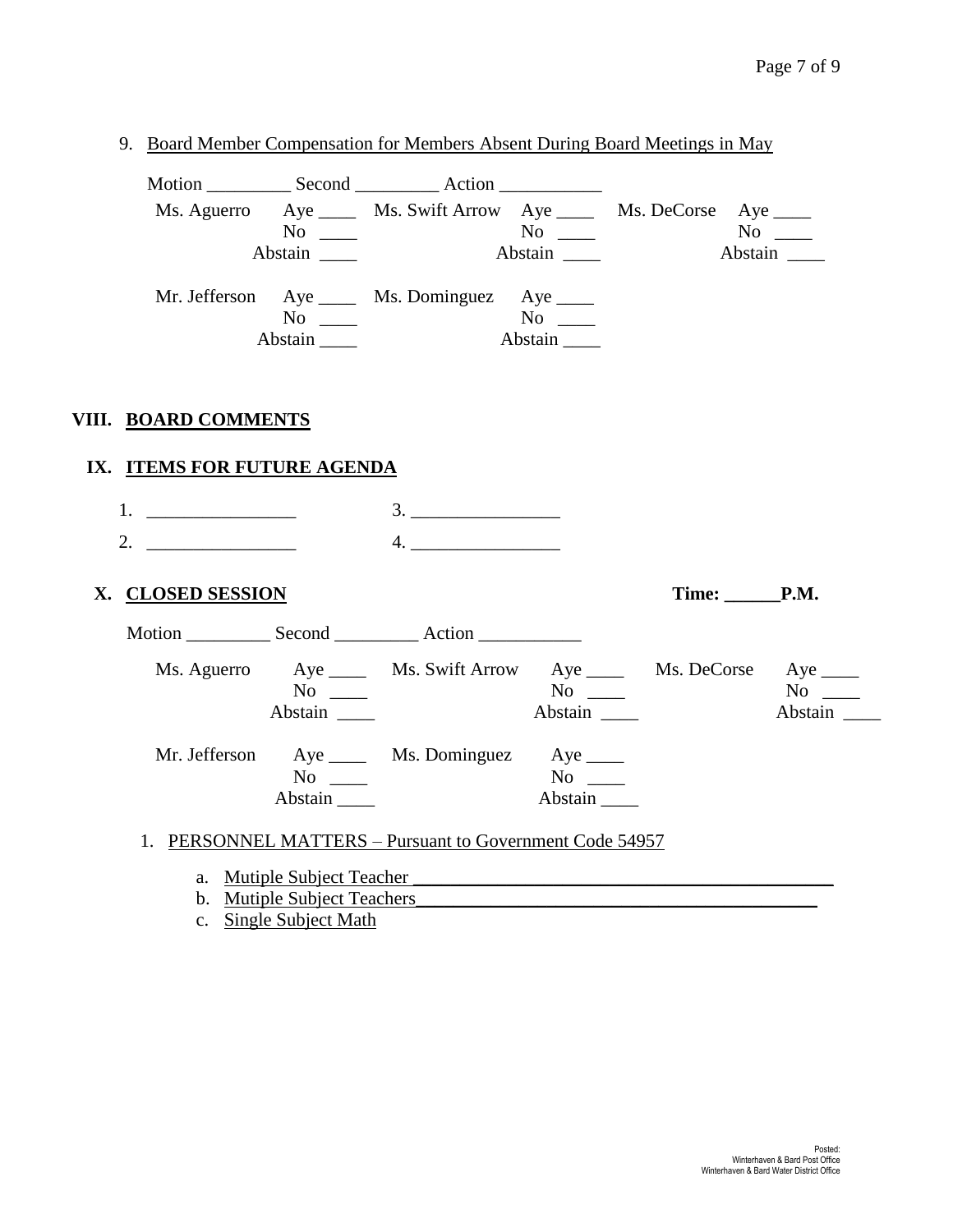#### 2. STUDENT MATTERS – Pursuant to Education Code 48918

#### a. Bill Manes Transfer JO885770 under same stipulated expulsion

|                      | $No \ \_$                                 | Ms. Aguerro Aye _____ Ms. Swift Arrow Aye _____ Ms. DeCorse Aye ____ | $\overline{N_0}$ $\overline{\phantom{0}}$<br>Abstain _______ |                        | $No \ \_$            |
|----------------------|-------------------------------------------|----------------------------------------------------------------------|--------------------------------------------------------------|------------------------|----------------------|
|                      | $No \ \_$                                 | Mr. Jefferson Aye _____ Ms. Dominguez Aye ____                       | $No \ \_$                                                    |                        |                      |
|                      | Abstain                                   |                                                                      | Abstain                                                      |                        |                      |
| XI. <u>RECONVENE</u> |                                           |                                                                      |                                                              |                        |                      |
|                      | $\overline{N_0}$ $\overline{\phantom{0}}$ | Ms. Aguerro Aye _____ Ms. Swift Arrow Aye _____ Ms. DeCorse Aye ____ | Abstain $\_\_\_\$                                            |                        | $No \ \_$<br>Abstain |
|                      | $No \ \_$<br>Abstain                      | Mr. Jefferson Aye _____ Ms. Dominguez Aye ____                       | $No \ \_$<br>Abstain                                         |                        |                      |
|                      |                                           |                                                                      |                                                              |                        |                      |
|                      | No $\qquad$<br>Abstain                    | Ms. Aguerro Aye _____ Ms. Swift Arrow Aye _____ Ms. DeCorse Aye ____ | $\overline{N_0}$ $\overline{\phantom{0}}$                    |                        | $No \ \_$            |
|                      | $No \ \_$<br>Abstain                      | Mr. Jefferson Aye _____ Ms. Dominguez Aye ____                       | $No \ \_$<br>Abstain                                         |                        |                      |
|                      | b. Mutiple Subject Teachers               |                                                                      |                                                              |                        |                      |
|                      | $No \ \_$                                 | Ms. Aguerro Aye _____ Ms. Swift Arrow Aye _____                      | $No \ \_$<br>Abstain                                         | Ms. DeCorse Aye ______ | $No \_$<br>Abstain   |
| Mr. Jefferson        | $No \ \_$<br>Abstain                      | Aye ________ Ms. Dominguez                                           | Aye $\rule{1em}{0.15mm}$<br>$No \ \_$<br>Abstain             |                        |                      |